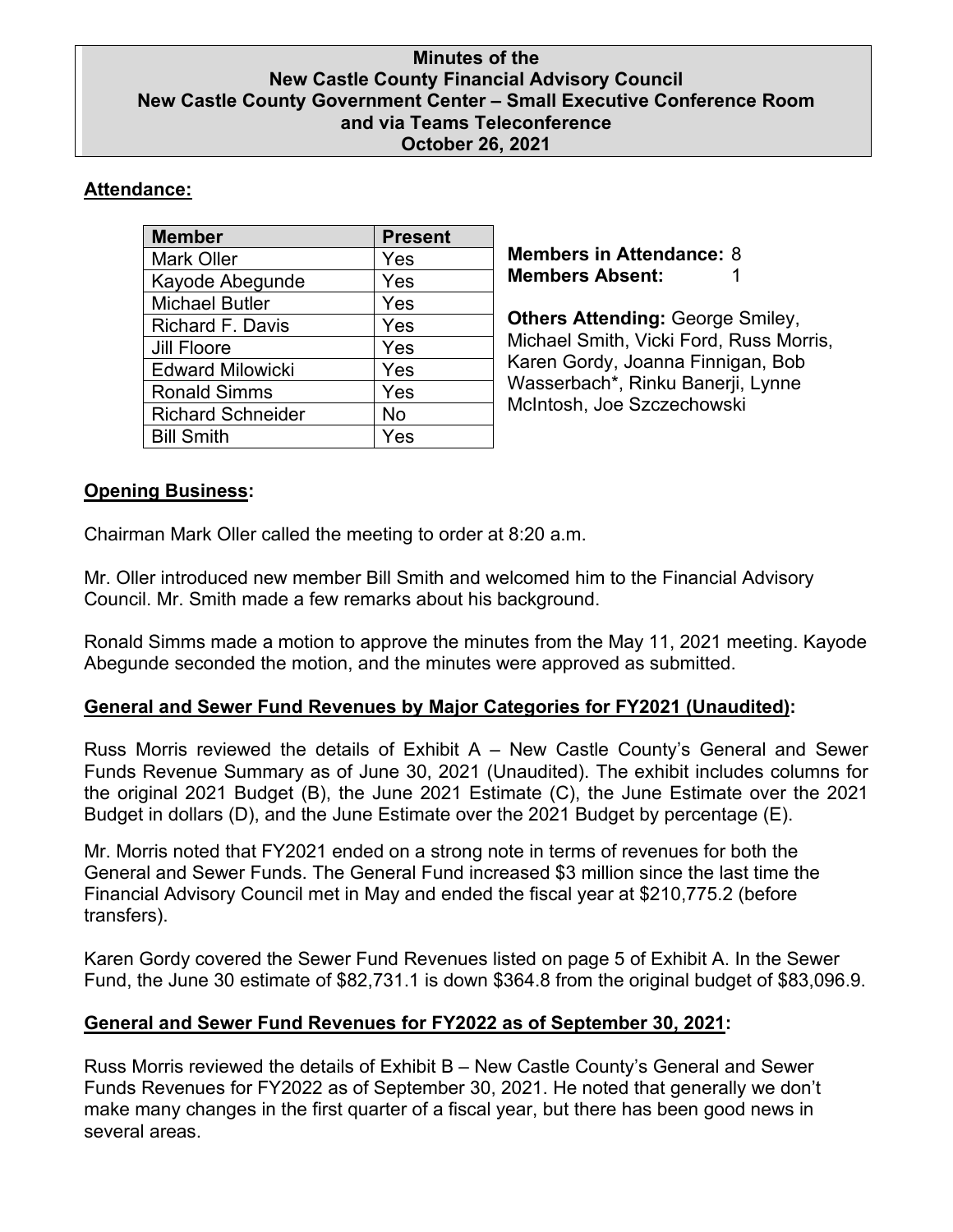For example, in General Fund Real Estate Taxes, we are budgeted at \$135,452.0 for FY2022. As of September, we already collected \$129,916.6, which is nearly \$1 million more than what was collected for the same period last year. The Hotel Tax also seems to be rebounding. One of the largest increases is in Realty Transfer Tax (RTT), which is budgeted at \$32,500.0. As of September, we collected \$13,712.3, which is \$8,324.7 more than we collected for the same period last year.

Mr. Morris continued reviewing the line items in the General Fund listed on pages 1 to 4 of Exhibit B. Overall, the September 30 FY2022 General Fund revenue estimate is \$217,239.5 before transfers, and \$213,913.2 after transfers – which is \$2,480.0 above the original budget of \$211,433.2.

Michael Butler commented that he agreed with the current optimism reflected in the estimates, but he wondered if the forecast had factored in when the positive cycle might end. Mr. Morris stated that the positive enthusiasm had been tempered in the estimates for both RTT and Recorder of Deeds. We can predict what will happen in the next two months based on pending and announced sales. However, we expect things to slow down in the real estate market in the second half of the year due to rising interest rates.

Karen Gordy reviewed the details of page 5 of Exhibit B, which covered Sewer Fund revenue estimates. She noted that there were very few changes in the Sewer Fund estimates, the largest one being a \$200.0 increase in Capitol Recovery fees. Overall, the September 30 FY2022 Sewer Fund revenue estimate is \$91,798.9, which is \$200.0 above the original budget of \$91,598.9.

#### **General and Sewer Fund Expenditures for FY2022:**

Mr. Morris reviewed the details of Exhibit C – New Castle County's General and Sewer Fund Expenditures FY2022 Budget vs. FY2022 Estimate as of September 30, 2021.

He noted that Exhibit C included column B, which showed FY2021 actual expenditures. In the General Fund, Mr. Morris pointed out that the total was \$174.7, which is considerably lower than the number that was presented at NCCFAC's May meeting. This is because the budget staff was able to re-code several expenditures to CARES Act funds. Both FY2020 and FY2021 expenditures are lower than usual due to this re-coding.

Chairman Oller asked for an example of an expenditure that was re-coded. Chief Financial Officer Michael Smith explained that there are a number of eligible expenses that are included in the CARES Act. For example, a percentage of the salaries and benefits of employees whose work is deemed substantially dedicated to respond to or to mitigate the COVID-19 pandemic can be coded to the CARES Act, even though they were already budgeted in the operating budget.

Chairman Oller asked if it should be noted that the CARES Act temporarily funded a portion of these salaries and benefits. Mr. Smith stated that those numbers are broken down and noted on other internal budget documents. Mr. Butler asked if there was a tracking of unanticipated expenses due to COVID-19. There was some discussion among the group regarding temporary vs. recurring expenses either incurred due to COVID-19, or temporarily subsidized by the CARES Act. Vicki Ford noted that the FY2022 budget was built without any considerations of CARES Act funding. She also noted that the Budget office maintains an